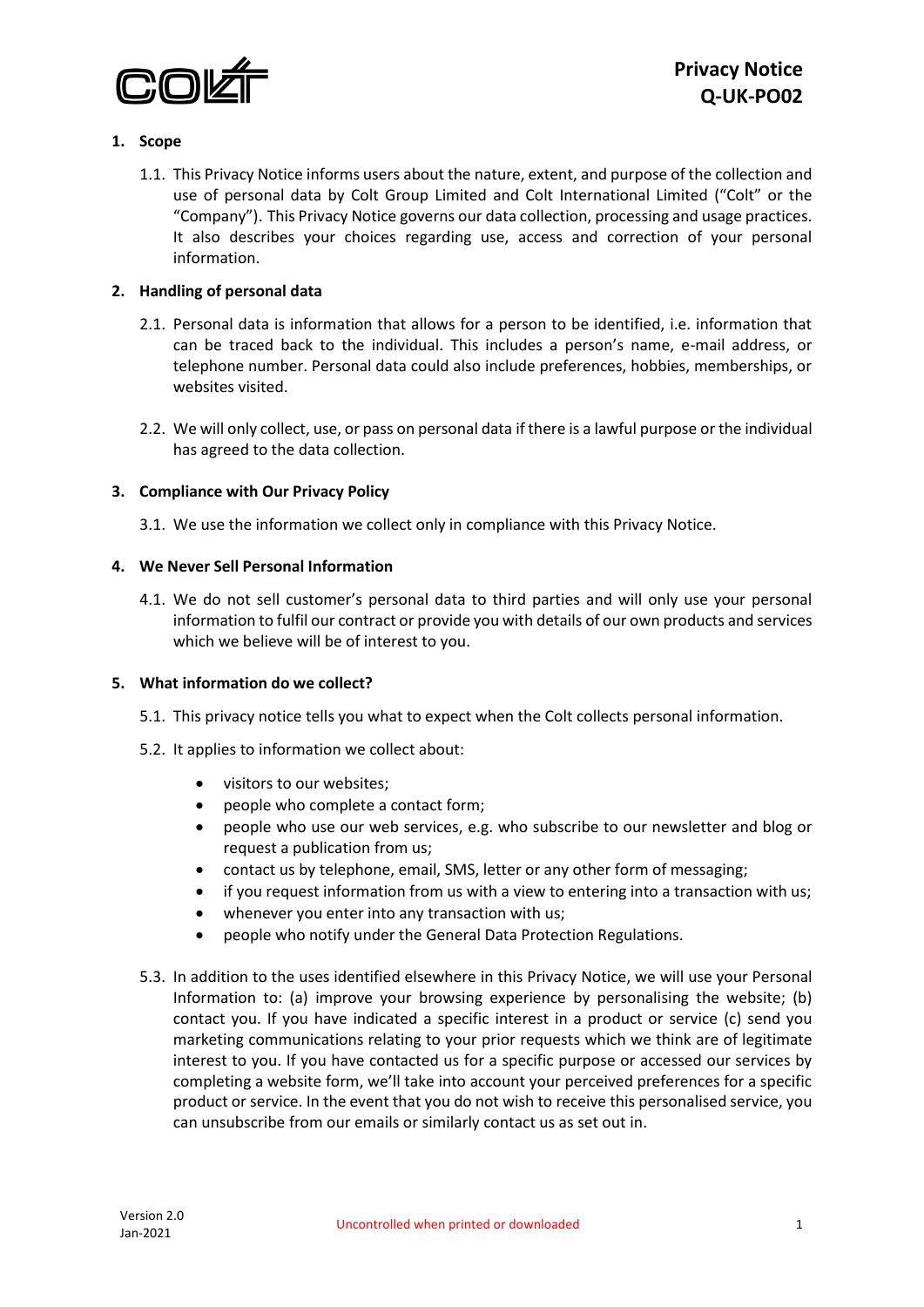

- 5.4. We may contact you:
	- Necessary for compliance with a legal or regulatory obligation that applies to us;
	- Necessary for the performance of a contract with you or in order to take steps at your request prior to entering a contract with you;
	- For legitimate purposes aligned with our contract;
	- In relation to a previous communication from you. This includes any comment or complaint concerning us, our services, products, or any previous contact we may have had with you;
	- If you requested further information or signed up to a product, newsletter, white paper or webinar;
	- If you have expressed an interest in a specific product, property or development;
	- To provide you with additional information concerning a specific project, product or service or similar project, product or service to those in which you have expressed an interest;
	- In marketing and promoting our products and services and conducting our business in a responsible and commercially prudent manner;
	- For marketing purposes if you have chosen to receive a service from us by completing one of our website forms.

#### **6. Visitors to our websites**

- 6.1. Colt may collect two types of information: personal (name, email address, company information) or non-personal visitor information (such as: the Device's Internet Protocol ("IP") address, browser type, the web page visited before or after you came to our website, information you search for on our website and interactions with the Service).
- 6.2. You may visit our Website anonymously. You may be asked to enter your email address on the Website in order to download a material, or to ask a question about our products using a live chat installed on the Website.
- 6.3. When subscribing to our blog or newsletters, you will be asked to enter your first name, last name, email address and Company name.
- 6.4. When someone visits www.coltinfo.uk we use a third party service, Google Analytics, to collect standard internet log information such as browser and operating systems you are using the access our website. We do this to find out things such as the number of visitors to the various parts of the site. This information is only processed in a way which does not identify anyone. We do not make, and do not allow Google to make, any attempt to find out the identities of those visiting our website. If we do want to collect personally identifiable information through our website, we will be up front about this. We will make it clear when we collect personal information and will explain what we intend to do with it.
- 6.5. Our Websites provide links to other websites. We do not control, and are not responsible for, the content or practices of these other websites. Our provision of such links does not constitute our endorsement of these other websites, their content, their owners, or their practices. This Privacy Notice does not apply to these other websites, which are subject to any privacy and other policies they may have.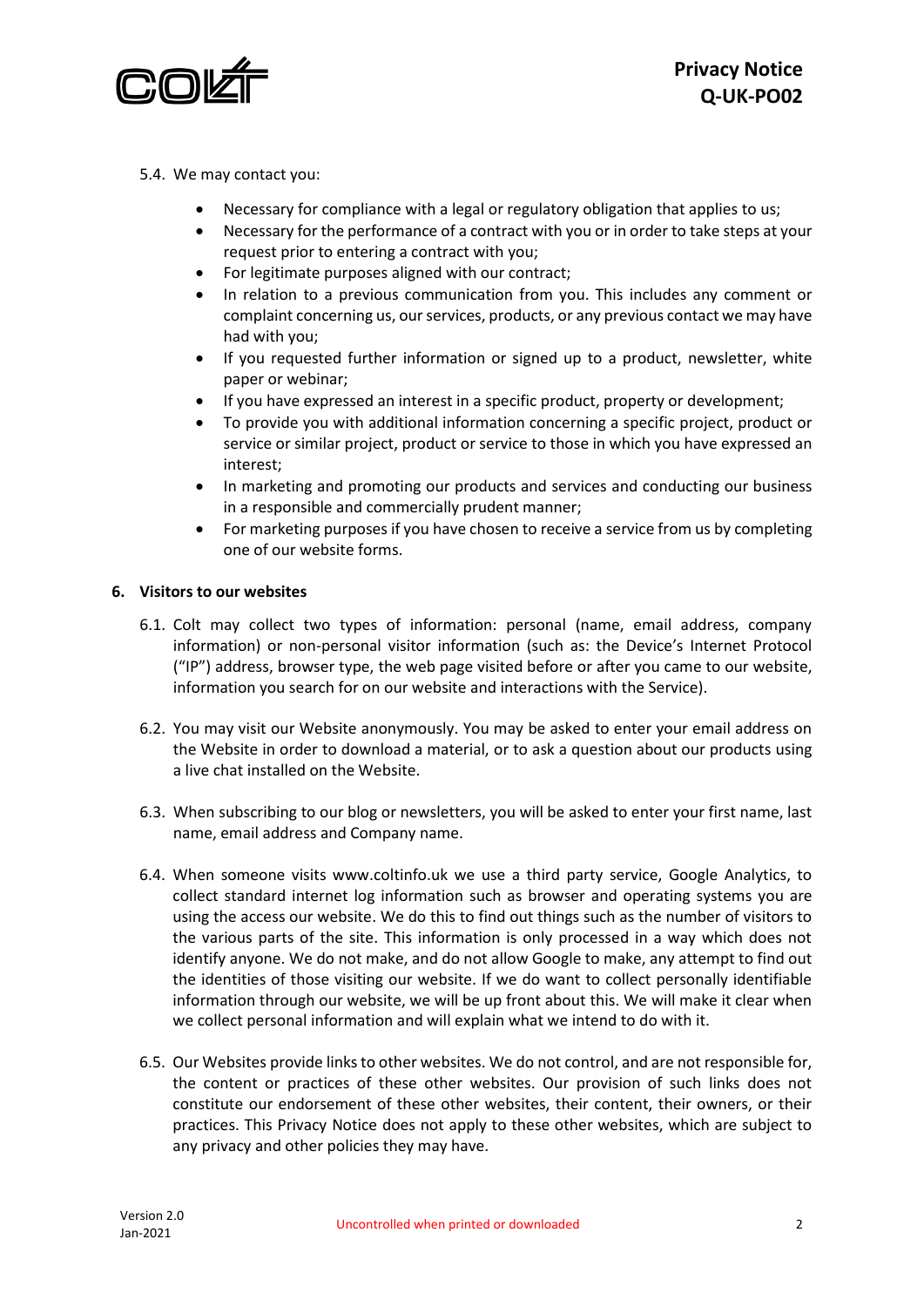

# **7. Use of cookies**

- 7.1. Some of our web pages use cookies. Cookies do not harm your computer and do not contain any viruses. Cookies help make our website more user-friendly, efficient, and secure. Cookies are small text files that are stored on your computer and saved by your browser.
- 7.2. Most of the cookies we use are so-called "session cookies." They are automatically deleted after your visit. Other cookies remain in your device's memory until you delete them. These cookies make it possible to recognise your browser when you next visit the site.
- 7.3. You can configure your browser to inform you about the use of cookies so that you can decide on a case-by-case basis whether to accept or reject a cookie. Alternatively, your browser can be configured to automatically accept cookies under certain conditions or to always reject them, or to automatically delete cookies when closing your browser. Disabling cookies may limit the functionality of this website.
- 7.4. Cookies which are necessary to allow electronic communications or to provide certain functions you wish to use are stored in accordance with applicable laws. The Website Operator has a legitimate interest in the storage of cookies to ensure an optimised service provided free of technical errors. If other cookies (such as those used to analyse your surfing behaviour) are also stored, they will be treated separately in this privacy policy.

## **8. Search engine**

8.1. Our website search is powered by Google. Search queries and results are logged anonymously to help us improve our website and search functionality. No user-specific data is collected by either Colt or any third party.

#### **9. Security and performance**

9.1. The Company uses a third party service to help maintain the security and performance of the Colt Group (and subsidiary) website. To deliver this service it processes the IP addresses of visitors to the website.

#### **10. Hubspot & Contao**

10.1. We use a third party service, HubSpot & Contao, to publish our blog, and some of our conference microsites. These sites are hosted at HubSpot & Contao. We use a standard Contao service to collect anonymous information about users' activity on the site, for example the number of users viewing pages on the site, to monitor and report on the effectiveness of the site and help us improve it. HubSpot requires visitors that want to post a comment to enter a name and email address. For more information about how HubSpot processes data, please see HubSpot's privacy notice.

#### **11. People who contact us via social media**

- 11.1. We directly manage our social media interactions. Your interactions with these features are governed by the privacy policy and other policies of the companies providing them e.g. LinkedIn, Facebook or Twitter.
- 11.2. If you send us a private or direct message via social media the message will be not stored. It will not be shared with any other organisations.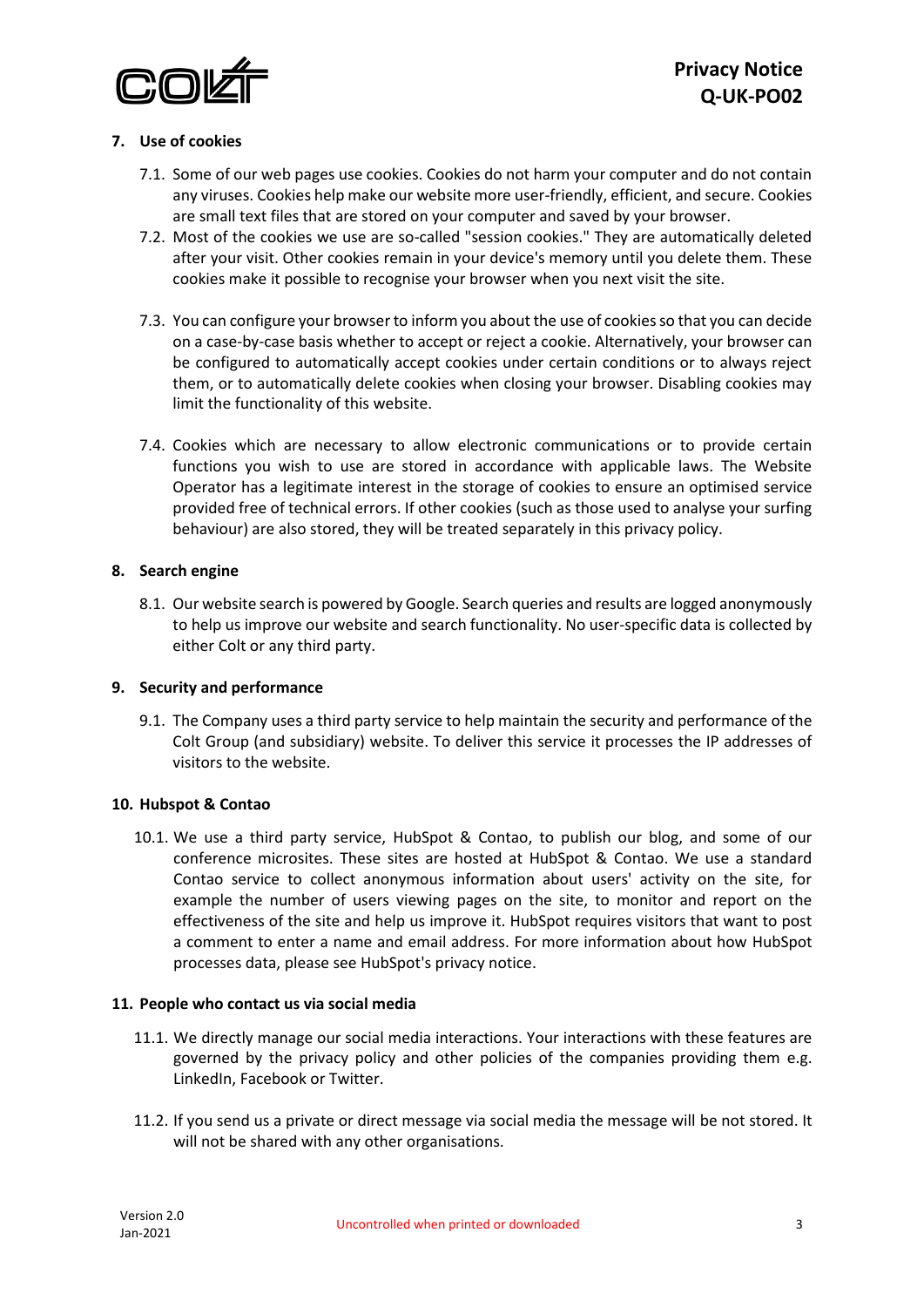

## **12. People who email us**

- 12.1. We use IronPort (AntiSpam/Antivirus SMTP Gateway) to encrypt and protect email traffic. If your email service uses Transport Layer Security (TLS) for receiving/sending mails then Ironport will use an encrypted connection. You should be aware that any emails we send or receive may not be protected in transit as we do not offer end to end encryption.
- 12.2. We will also monitor any emails sent to us, including file attachments, for viruses or malicious software. Please be aware that you have a responsibility to ensure that any email you send is within the bounds of the law.

#### **13. People who use our LiveChat service**

- 13.1. We use a third party provider Zendesk, to supply and support our LiveChat service, which we use to handle customer enquiries in real time.
- 13.2. If you use the LiveChat service we will collect your name, email address (optional) and the contents of your LiveChat session. This information will be retained for two years and will not be shared with any other organisations.
- 13.3. You can request a transcript of your LiveChat session if you provide your email address at the start of your session or when prompted at the end.

#### **14. Our suppliers and subcontractors**

- 14.1. Information supplied for consideration and maintenance of our approved supplier list is retained on our secure network, which has limited access internally and no access externally. Information provided by you is held in a secure environment, retained for 6 years and disclosed on a need to know basis in accordance with GDPR. Should there be no invoice activity within a 6 year timeframe, your details will be archived.
- 14.2. If you no longer wish for us to retain your information, please email [dpo@uk.coltgroup.com](mailto:dpo@uk.coltgroup.com) to confirm you wish to be deleted from our records.

#### **15. People who make a complaint to us**

- 15.1. When we receive a complaint from a person we make up a file containing the details of the complaint. This normally contains the identity of the complainant and any other individuals involved in the complaint.
- 15.2. We will only use the personal information we collect to process the complaint and to check on the level of service we provide. We do compile and publish statistics showing information like the number of complaints we receive, but not in a form which identifies anyone.
- 15.3. We usually have to disclose the complainant's identity to whoever the complaint is about. This is inevitable where, for example, the accuracy of a person's record is in dispute. If a complainant doesn't want information identifying him or her to be disclosed, we will try to respect that. However, it may not be possible to handle a complaint on an anonymous basis.
- 15.4. We will keep personal information contained in complaint files in line with our retention policy. This means that information relating to a complaint will be retained for two years from closure. It will be retained in a secure environment and access to it will be restricted according to the 'need to know' principle.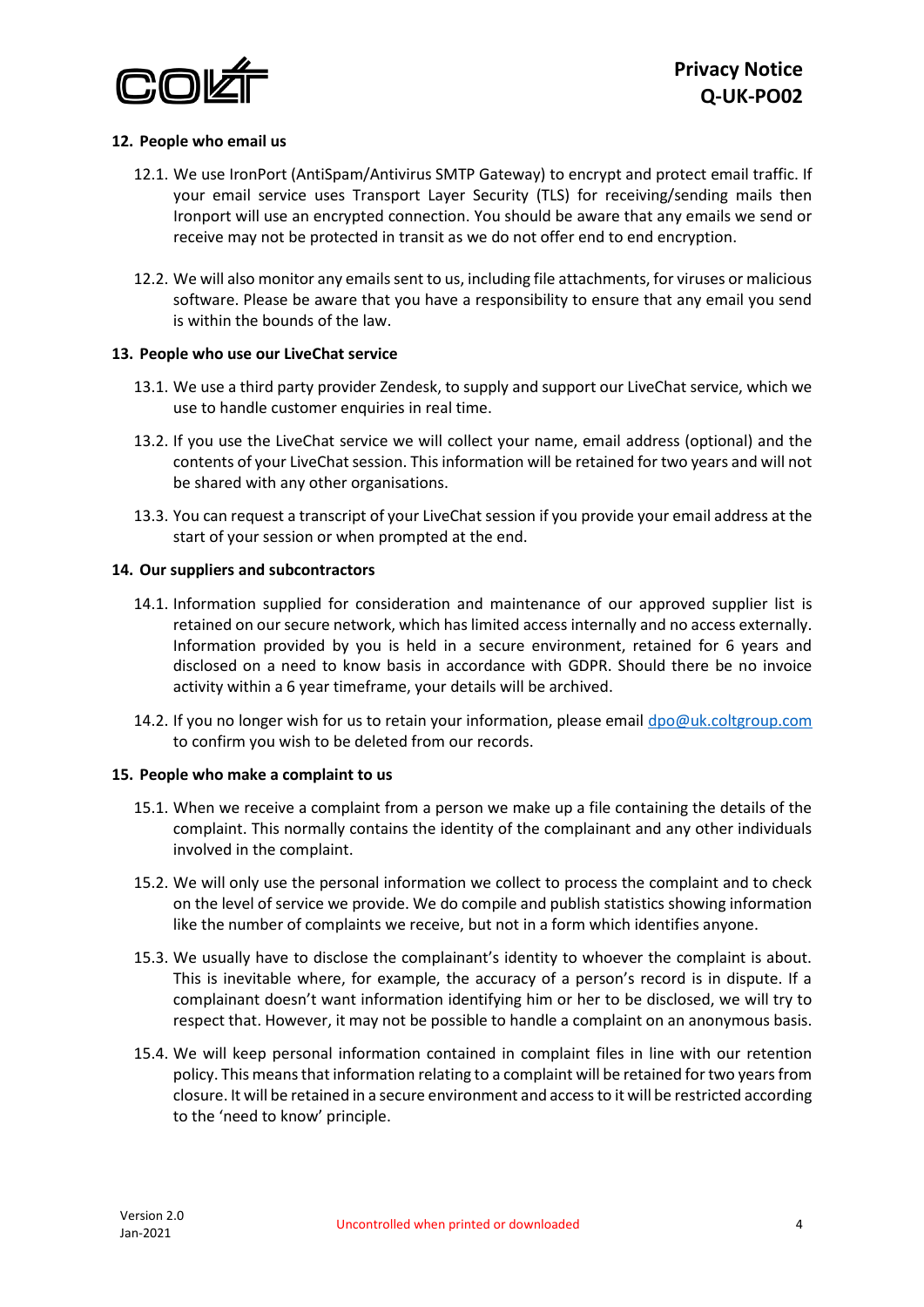

### **16. Complaints or queries**

- 16.1. The Company tries to meet the highest standards when collecting and using personal information. For this reason, we take any complaints we receive about this very seriously. We encourage people to bring it to our attention if they think that our collection or use of information is unfair, misleading or inappropriate. We would also welcome any suggestions for improving our procedures.
- 16.2. If a person asks us to stop contacting them, at Colt International we will always respect that request and stop further contact immediately.
- 16.3. Complaints can be sent to the Data Protection Officer at Colt at [dpo@uk.coltgroup.com](mailto:dpo@uk.coltgroup.com) or the addresses below.
- 16.4. You can also contact the regulator should you feel we have not adequately addressed your concerns.<https://ico.org.uk/concerns/>

## **17. Security of your Personal Information**

17.1. We use a variety of security technologies and procedures to help protect your Personal Information from unauthorised access, use or disclosure. We secure the Personal Information you provide on computer servers in a controlled, secure environment, protected from unauthorised access, use or disclosure.

#### **18. Retention of Personal Information**

18.1. We retain Personal Information that you provide us as long as we consider it potentially useful in contacting you about our services, or as needed to comply with our legal obligations, resolve disputes and enforce our agreements, and then we securely delete the information. We will delete this information from the servers at an earlier date if you so request, as described in "Opting Out and Unsubscribing" below.

#### **19. Reviewing, Correcting and Removing Your Personal Information**

- 19.1. Under the General Data Protection Regulations (GDPR), you have rights as an individual which you can exercise in relation to the information we hold about you.
- 19.2. Colt International tries to be as open as it can be in terms of giving people access to their personal information. Individuals can find out if we hold any personal information by making a 'subject access request' under the GDPR. If we do hold information about you we will:
	- give you a description of it;
	- $\bullet$  tell you why we are holding it;
	- tell you who it could be disclosed to; and
	- let you have a copy of the information in an intelligible form.
- 19.3. To make a request for any personal information we may hold you need to put the request in by email or writing to the addresses provided below.
- 19.4. If you agree, we will try to deal with your request informally, for example by providing you with the specific information you need over the telephone.